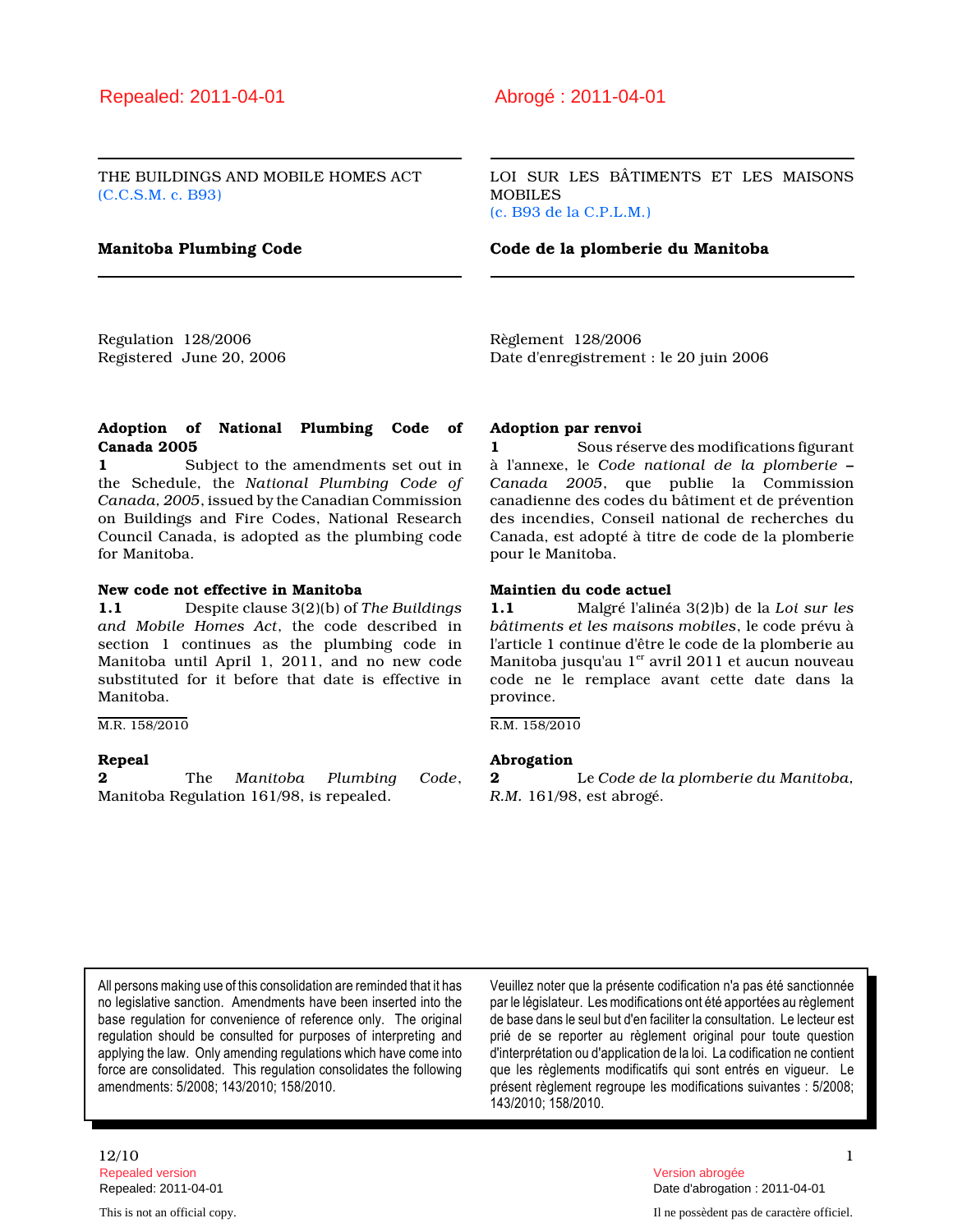BUILDINGS AND MOBILE HOMES B93 — M.R. 128/2006

#### **SCHEDULE**

(Section 1)

## AMENDMENTS TO THE NATIONAL PLUMBING CODE OF CANADA 2005

#### 1(1.1) Article 1.4.1.2. is amended

#### (a) by adding the following definitions:

Authority having jurisdiction means the governmental body responsible for the enforcement of any part of this Code or the official or agency designated by that body to exercise such function.

Historic Building means a building that has been designated as a heritage site or a municipal heritage site under The Heritage Resources Act .

Non-potable system has the same meaning as in subsection 1(1) of The Drinking Water Safety Act .

Passenger Station means a building in which passengers may board and alight from a mode of public transportation.

#### (b) by replacing the definition "Potable" with the following:

Potable means water that complies with the drinking water quality standards established in The Drinking Water Safety Act and the regulations made under that Act.

M.R. 143/2010

ANNEXE (article 1)

### MODIFICATIONS AU CODE NATIONAL DE LA PLOMBERIE – CANADA 2005

 $1(1)$  Division A is amended by this section.  $1(1)$  Le présent article modifie la division A.

1(1.1) L'article 1.4.1.2. est modifié :

## a) par adjonction, en ordre alphabétique, des définitions suivantes :

Autorité compétente (authority having jurisdiction) : organisme gouvernemental responsable de l'application de toute partie du CNP ou mandataire ou agence désigné par cet organisme pour exercer cette fonction.

Bâtiment historique (historic building) : bâtiment désigné à titre de site du patrimoine ou de site municipal du patrimoine en vertu de la Loi sur les richesses du patrimoine .

Réseau d'eau non potable (Non-potable system) : s'entend au sens du paragraphe 1(1) de la Loi sur la qualité de l'eau potable .

Station pour passagers (passenger station) : bâtiment où les passagers peuvent monter dans un véhicule de transport en commun ou en descendre.

## b) par substitution, à la définition de « Potable », de ce qui suit :

Potable (potable) : s'agissant d'une eau, qui est conforme aux normes de qualité pour l'eau potable prévues par la Loi sur la qualité de l'eau potable et ses règlements.

R.M. 143/2010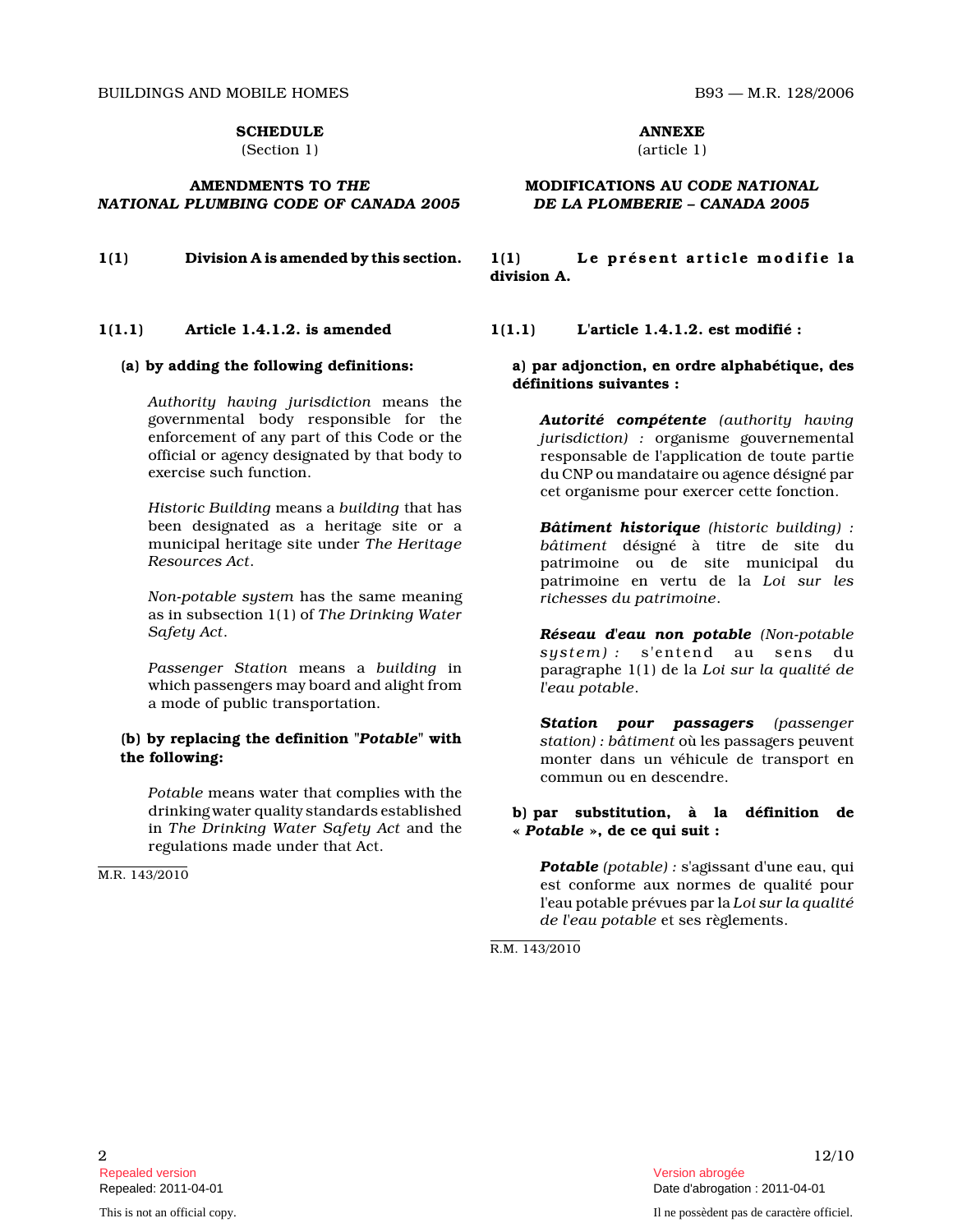1(2) The following is added after subsection 1.5.2.:

# 1.5.3.1. Plumbing Code

1) A reference in this Code to the National Plumbing Code means the National Plumbing Code of Canada, 2005 as amended by the Manitoba Plumbing Code prescribed under The Buildings and Mobile Homes Act .

#### 1.5.3.2. Building Code

1) A reference in this Code to the National Building Code means the National Building Code of Canada, 2005 as amended by the Manitoba Building Code prescribed under The Buildings and Mobile Homes Act .

# 1.1(1) Part 1 of Division B is amended by this section.

M.R. 143/2010

## $1.1(2)$  Table 1.3.1.2. is amended by adding the following items before the last item in the Table:

| <b>CSA</b> | CAN/CSA-<br>B128.1-06 | Design and<br>Installation of<br>Non-Potable<br>Water<br><b>Systems</b> | 2.7.4.1(1) |
|------------|-----------------------|-------------------------------------------------------------------------|------------|
| <b>CSA</b> | CAN/CSA-<br>B128.3-10 | Performance<br>of Non-<br>Potable Water<br>Treatment<br><b>Systems</b>  | 2.7.4.1(1) |
| NSF/ANSI   | NSF/ANSI<br>41-2005   | Non-Liquid<br>Saturated<br>Treatment<br>Systems                         | 2.7.5.1(1) |

M.R. 143/2010

1(2) Il est ajouté, après la sous-section 1.5.2., ce qui suit :

1.5.3. Provincial Codes 1.5.3 Codes provinciaux

## 1.5.3.1 Code de la plomberie

1) Tout renvoi au Code national de la plomberie est considéré comme un renvoi au Code national de la plomberie – Canada 2005, lequel est modifié par le Code de la plomberie du Manitoba pris en application de la Loi sur les bâtiments et les maisons mobiles .

#### 1.5.3.2 Code du bâtiment

1) Tout renvoi au Code national du bâtiment est considéré comme un renvoi au Code national du bâtiment – Canada 2005, lequel est modifié par le Code du bâtiment du Manitoba pris en application de la Loi sur les bâtiments et les maisons mobiles .

# 1.1(1) Le présent article modifie la partie 1 de la division B.

1.1(2) Le tableau 1.3.1.2. est modifié par adjonction, avant la dernière entrée du tableau,

R.M. 143/2010

des entrées qui suivent :

| <b>CSA</b> | CAN/CSA-<br>B128.1-06 | Conception et<br>installation des<br>réseaux d'eau<br>non potable     | 2.7.4.1.1) |
|------------|-----------------------|-----------------------------------------------------------------------|------------|
| CSA        | CAN/CSA-<br>B128.3-10 | Performance of<br>Non-Potable<br>Water<br>Treatment<br><b>Systems</b> | 2.7.4.1.1) |
| NSF/ANSI   | NSF/ANSI<br>41-2005   | Non-Liquid<br>Saturated<br>Treatment<br>Systems                       | 2.7.5.1.1  |

R.M. 143/2010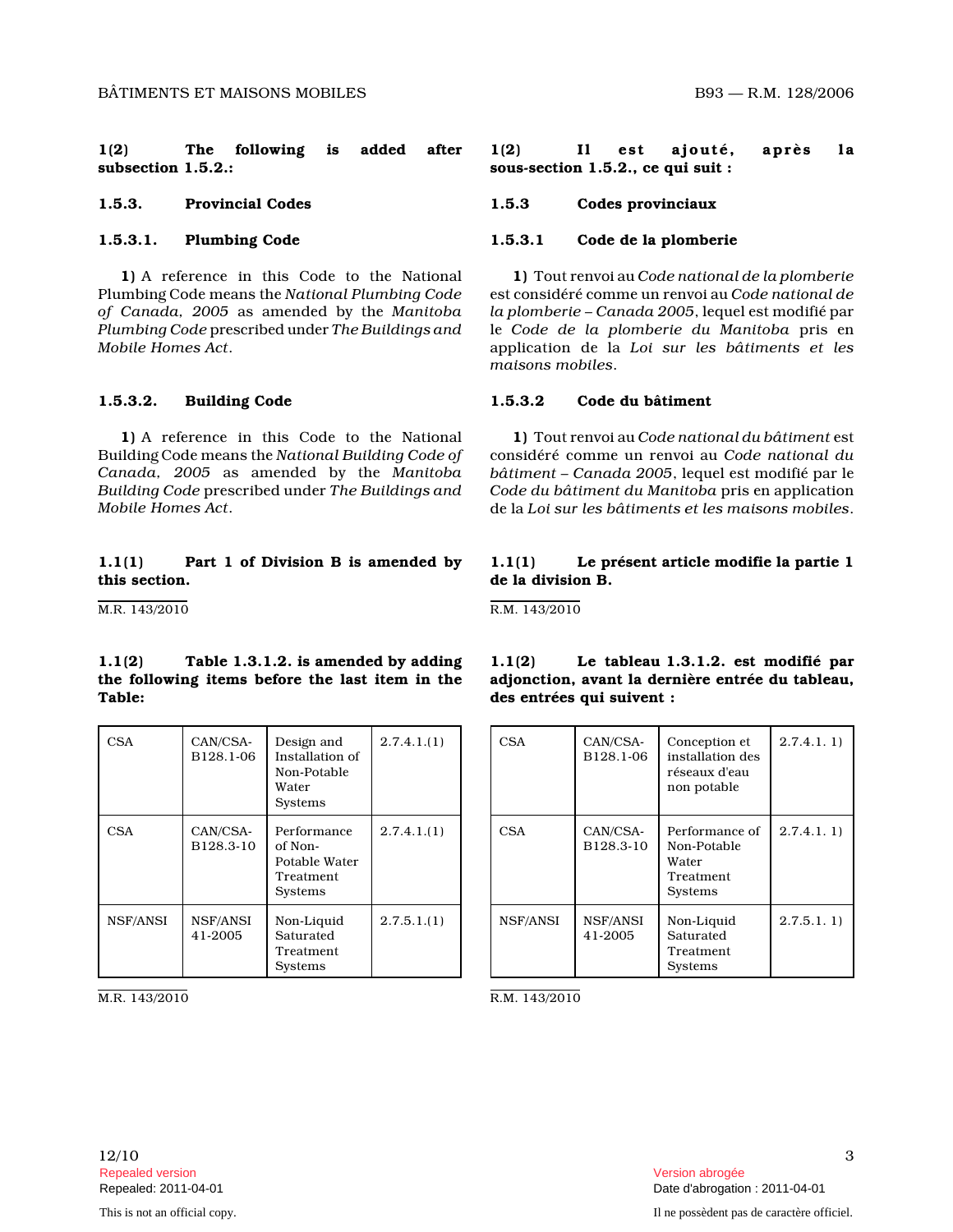## 1.1(3) Article 1.3.2.1. is amended by adding the following in alphabetical order:

NSF - ISR National Sanitation Foundation (Gordon-Surrey Plaza, 15 Surrey Street West, Unit 3, Guelph, Ontario N1H 6M6; jcuff@nsf-isr.org)

M.R. 143/2010

# 2(1) Part 2 of Division B is amended by this section.

M.R. 143/2010

2(1.1) The following is added after subsection 2.2.1.6.:

## 2.2.1.7 Equipment and Materials used in Plumbing Systems

1) Materials and equipment used in a plumbing system shall

a) be certified and approved by an organization accredited by the Standards Council of Canada as a certification body; and

b) bear evidence of having been accepted in the manner authorized by that organization.

M.R. 143/2010

## 2(1.2) The following is added after subsection 2.2.10.:

# 2.2.11.1. Maximum Flow Rates for Water Supply Fittings

1) The flow rates of a control valve fitting that supplies water to a fixture shall not exceed the maximum flow rate for that control valve fitting in Table 2.2.11.1.

# 1.1(3) L'article 1.3.2.1. est modifié par adjonction, en ordre alphabétique, de ce qui suit :

NSF - ISR National Sanitation Foundation (Gordon-Surrey Plaza, 15, rue Surrey O., bureau 3, Guelph [Ontario] N1H 6M6; jcuff@nsf-isr.org)

R.M. 143/2010

# 2(1) Le présent article modifie la partie 2 de la division B.

R.M. 143/2010

2(1.1) Il est ajouté, après la sous-section 2.2.1.6., ce qui suit :

# 2.2.1.7. Matériaux et équipements utilisés dans les installations de plomberie

1) Les matériaux et équipements utilisés dans une installation de plomberie doivent :

a) être certifiés et approuvés par un organisme accrédité par le Conseil canadien des normes à titre d'organe d'homologation;

b) porter une mention indiquant qu'ils ont été acceptés et revêtant la forme qu'autorise l'organisme.

R.M. 143/2010

2(1.2) Il est ajouté, après la sous-section 2.2.10., ce qui suit :

# 2.2.11. Water Use 2.2.11. Consommation d'eau

## 2.2.11.1. Débits maximaux pour raccordements d'alimentation en eau

1) Les débits maximaux des vannes de commande des raccordements d'alimentation en eau vers un appareil sanitaire sont établis au tableau 2.2.11.1.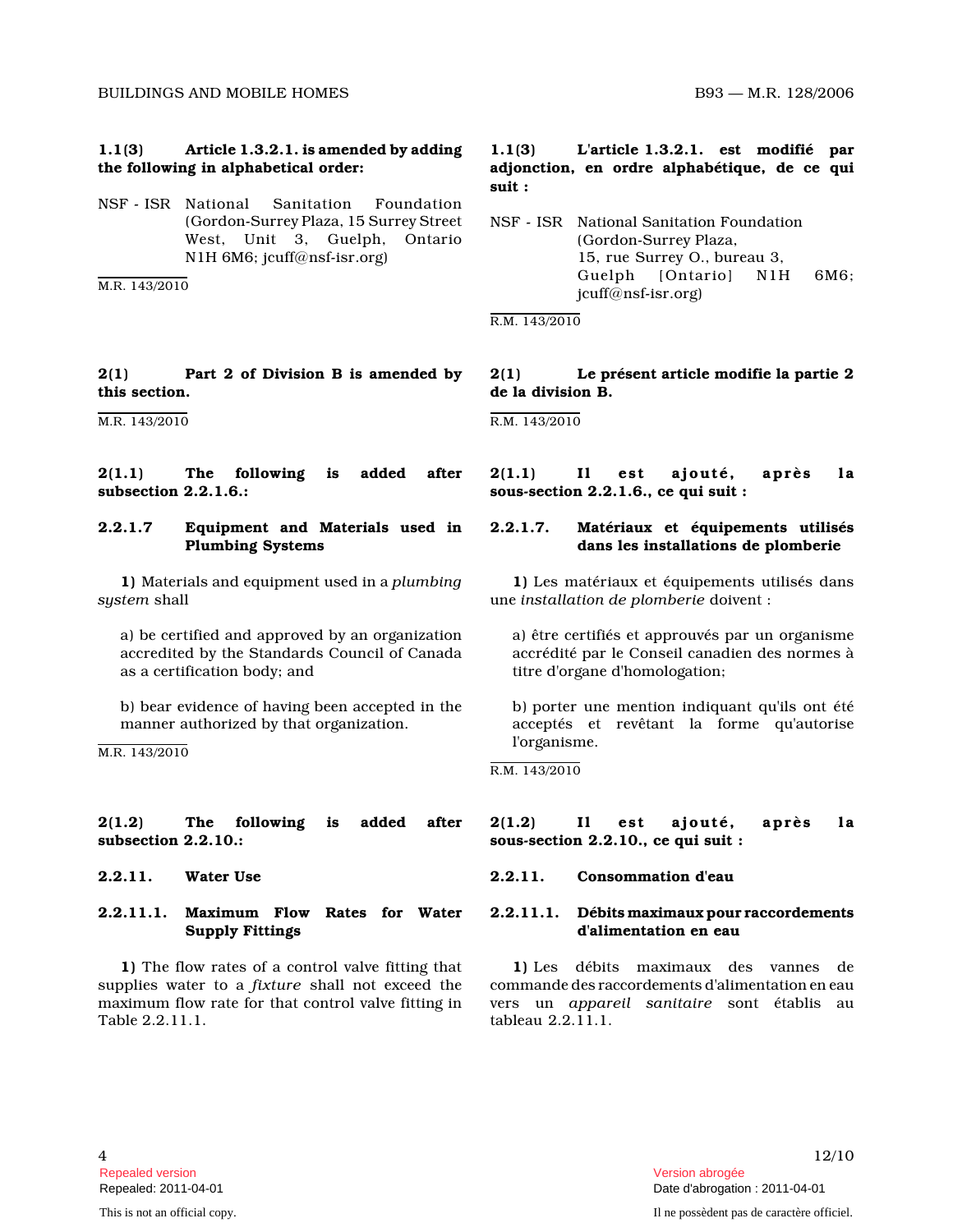2) Sentence (1) does not apply to

a) a shower head fitting that is part of an emergency washing facility that is provided in accordance with Part 21 of the Workplace Safety and Health Requlation, Manitoba Regulation 217/2006; or

b) a historical fixture in a historical building , but if such a fixture is replaced with a fixture that does not have historical importance, then the replacement fixture shall comply with Sentence  $(1)$ .

Table 2.2.11.1. Maximum Flow Rates for Water Supply Fittings Forming Part of Sentence 2.2.11.1.(1)

| Fitting                              | Maximum Flow.<br>$l/min$ (gpm $US$ ) |
|--------------------------------------|--------------------------------------|
| Lavatory and hand<br>faucet          | 5.7(1.50)                            |
| Kitchen faucet<br>(residential only) | 8.4 (2.20)                           |
| Laundry tub faucet                   | 15.1(4.0)                            |
| Shower head (primary<br>only)        | 6.6(1.75)                            |
| Pre-rinse spray valve                | 6.1 (1.60)                           |

# 2.2.11.2. Plumbing Fixture Efficiency

1) Fixtures that are water closets or urinals must conform to CAN/CSA-B45 "Plumbing Fixtures".

2) The flush cycle for a water closet or urinal shall not exceed the maximum flush cycle listed for that fixture in Table 2.2.11.2.

2) Le paragraphe 1) ne s'applique :

a) ni aux raccords de pommeau de douche qui font partie d'une douche d'urgence aménagée en conformité avec la partie 21 du Règlement sur la santé et la sécurité au travail, R.M. 217/2006;

b) ni aux appareils sanitaires historiques d'un bâtiment historique; toutefois, si un tel appareil est remplacé par un autre sans valeur historique, l'appareil de remplacement doit être conforme aux exigences du paragraphe 1).

# Tableau 2.2.11.1. Débits maximaux pour raccordements d'alimentation en eau

| Raccordement                              | Débit maximal<br>$l/min$ (gal./min É.-U.) |
|-------------------------------------------|-------------------------------------------|
| Robinet de lavabo                         | 5,7(1,50)                                 |
| Robinet d'évier de<br>cuisine résidentiel | 8,4 (2,20)                                |
| Robinet de bac à<br>lessive               | 15.1 (4.0)                                |
| Pommeau de douche<br>principal            | 6.6 (1.75)                                |
| Valve de jet de<br>prérinçage             | 6,1 (1,60)                                |

# Faisant partie intégrante du paragraphe 2.2.11.1. 1)

### 2.2.11.2. Efficacité de la plomberie des appareils sanitaires

1) Les W.-C. et les urinoirs doivent être conformes à la norme CAN/CSA-B45, « Appareils sanitaires ».

2) La consommation maximale par cycle de chasse pour les W.-C. et les urinoirs est établie a u tableau 2.2.11.2.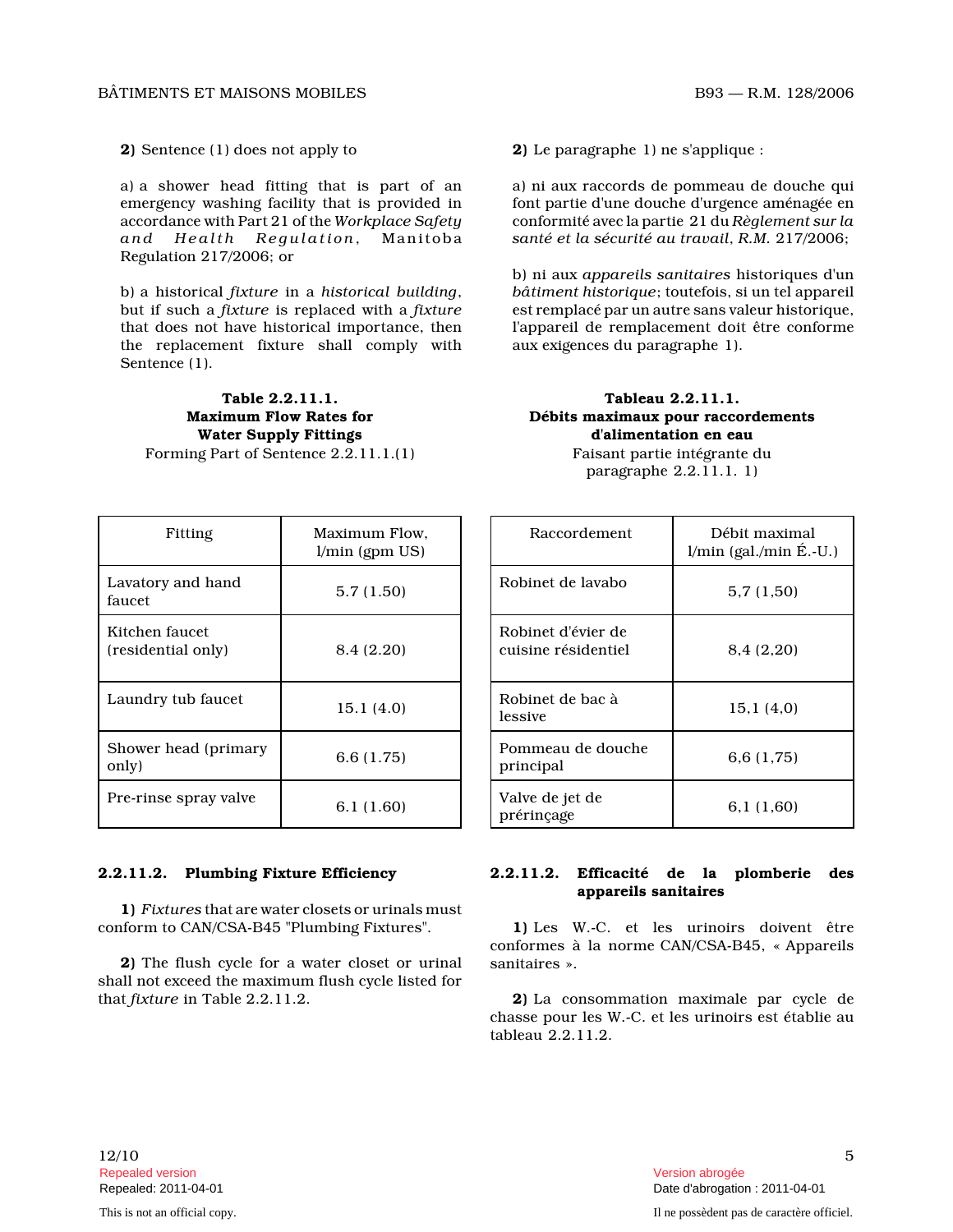Table 2.2.11.2. Plumbing Fixture Efficiency Forming Part of Sentence 2.2.11.2.(2)

| Fixture         | Water Consumption,<br>lpf (gpf US) |
|-----------------|------------------------------------|
| Water closet    | 6.0 $(1.59)^{(1)}$                 |
| <b>H</b> rinals | 3.8(1.0)                           |

#### Notes to Table 2.2.11.2.:

(1) See Appendix A.

3) Urinals equipped with automatic flushing devices shall be controlled with a timing device to prevent unnecessary flush cycles.

4) If its installation has been pre-approved in writing by the authority having jurisdiction, a fixture that does not conform to this Article may b e installed in a historic building, a care or detention occupancy or a passenger station .

M.R. 143/2010

#### 2(2) The following is added after Sentence 2.3.3.9.(1):

2) Where plastic pipe is used, an expansion joint shall be installed above the base of a soil-or-wast e stack.

## 2(3) The following is added after Sentence 2.4.4.3.(4):

5) The size of each floor drain or trap that serves an interceptor in a vehicle garage, car parking garage, car wash or a similar type building shall not be less than four inches.

#### 2(4) Repealed.

M.R. 5/2008

Tableau 2.2.11.2. Efficacité de la plomberie des appareils sanitaires

Faisant partie intégrante du paragraphe 2.2.11.2. 2)

| Appareil sanitaire | Consommation d'eau,<br>litres par cycle de chasse<br>(gal. É.-U. par cycle) |
|--------------------|-----------------------------------------------------------------------------|
| $W.-C.$            | 6,0 $(1,59)^{(1)}$                                                          |
| <b>H</b> rinoirs   | 3.8(1.0)                                                                    |

#### Notes pour le tableau 2.2.11.2. :

 $\overline{V}$  Voir l'annexe A.

3) Les urinoirs munis de dispositifs automatiques de chasse doivent être contrôlés à l'aide d'une minuterie permettant de prévenir les cycles inutiles.

4) Si l'autorité compétente a préautorisé l'installation par écrit, tout appareil sanitaire qui n'est pas conforme aux exigences du présent article ne peut être installé dans un bâtiment historique , un établissement de soins ou de détention ou une station pour passagers .

R.M. 143/2010

### $2(2)$  Il est ajouté, après le paragraphe 2.3.3.9. 1), ce qui suit :

2) Si du tuyau en plastique est utilisé, un joint de dilatation doit être installé au-dessus de la base de la colonne de chute.

#### $2(3)$  Il est ajouté, après le paragraphe 2.4.4.3. 4), ce qui suit :

5) Le diamètre de chaque drain de sol ou siphon qui alimente un séparateur dans un garage de véhicules, un garage servant de parc de stationnement, une auto-laverie ou autre bâtiment du même genre ne doit pas être inférieur à 4 po.

#### 2(4) Abrogé.

R.M. 5/2008

Repealed version abrogée et al. Alian abrogée et al. Alian abrogée et al. Alian abrogée et al. Alian abrogée e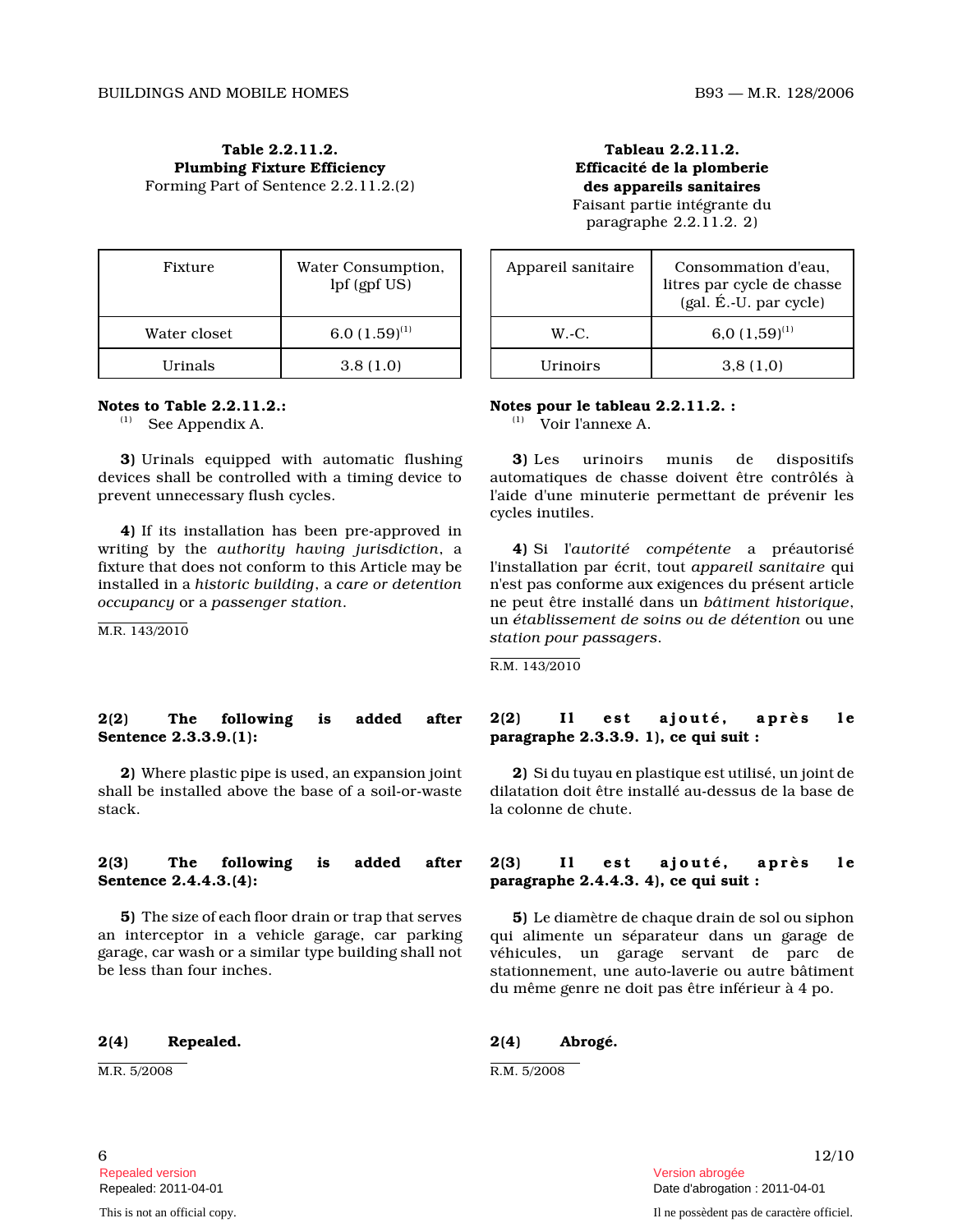# 2(5) Sentence 2.4.9.4.(1) is replaced with the following:

1) The size of a building drain shall be not less than four inches.

## 2(6) Repealed.

M.R. 5/2008

2(7) The following is added after subsection 2.7.3.:

# 2.7.4.1. Design, Fabrication, Installation, Certification and Maintenance of Non-Potable Systems

1) Every non-potable system that is installed shall

a) comply with CSA B128.3, "Performance of Non-Potable Water Treatment Systems"; and

b) be designed and certified by a professional engineer, as defined in The Engineering and Geoscientific Professions Act, and its design, fabrication and installation must be in accordance with CSA B128.1, "Design and Installation of Non-potable Water Systems".

2) A non-potable system shall only be used to supply water closets and urinals.

# 2.7.5. Non-Liquid Saturated Treatment Systems (Composting Toilets)

# 2.7.5.1. Composting Toilets

1) A non-liquid saturated treatment system (Composting Toilets) shall be designed and fabricated in accordance with NSF/ANSI 41-2005.

# 2(5) Le paragraphe 2.4.9.4. 1) est remplacé par ce qui suit :

1) Le diamètre d'un collecteur principal ne doit pas être inférieur à 4 po.

# 2(6) Abrogé.

R.M. 5/2008

2(7) Il est ajouté, après la sous-section 2.7.3., ce qui suit :

2.7.4. Design Standards 2.7.4. Normes de conception

# 2.7.4.1. Conception, fabrication, installation, certification et entretien des réseaux d'eau non potable

1) Les réseaux d'eau non potable installés doivent être :

a) conformes à la norme CSA B128.3, « Performance of Non-Potable Water Treatment Systems »;

b) conçus et certifiés par un ingénieur au sens de la Loi sur les ingénieurs et les géoscientifiques et leur conception, leur fabrication et leur installation doivent être conformes à la norme CSA B128.1, « Conception et installation des réseaux d'eau non potable ».

2) Les réseaux d'eau non potable ne doivent être utilisés que pour alimenter en eau des W.-C. et des urinoirs.

# 2.7.5. Systèmes de traitement par saturation des matières non liquides (toilettes à compostage)

# 2.7.5.1. Toilettes à compostage

1) Les systèmes de traitement par saturation des matières non liquides (toilettes à compostage) doivent être conçus et fabriqués en conformité avec la norme NSF/ANSI 41-2005.